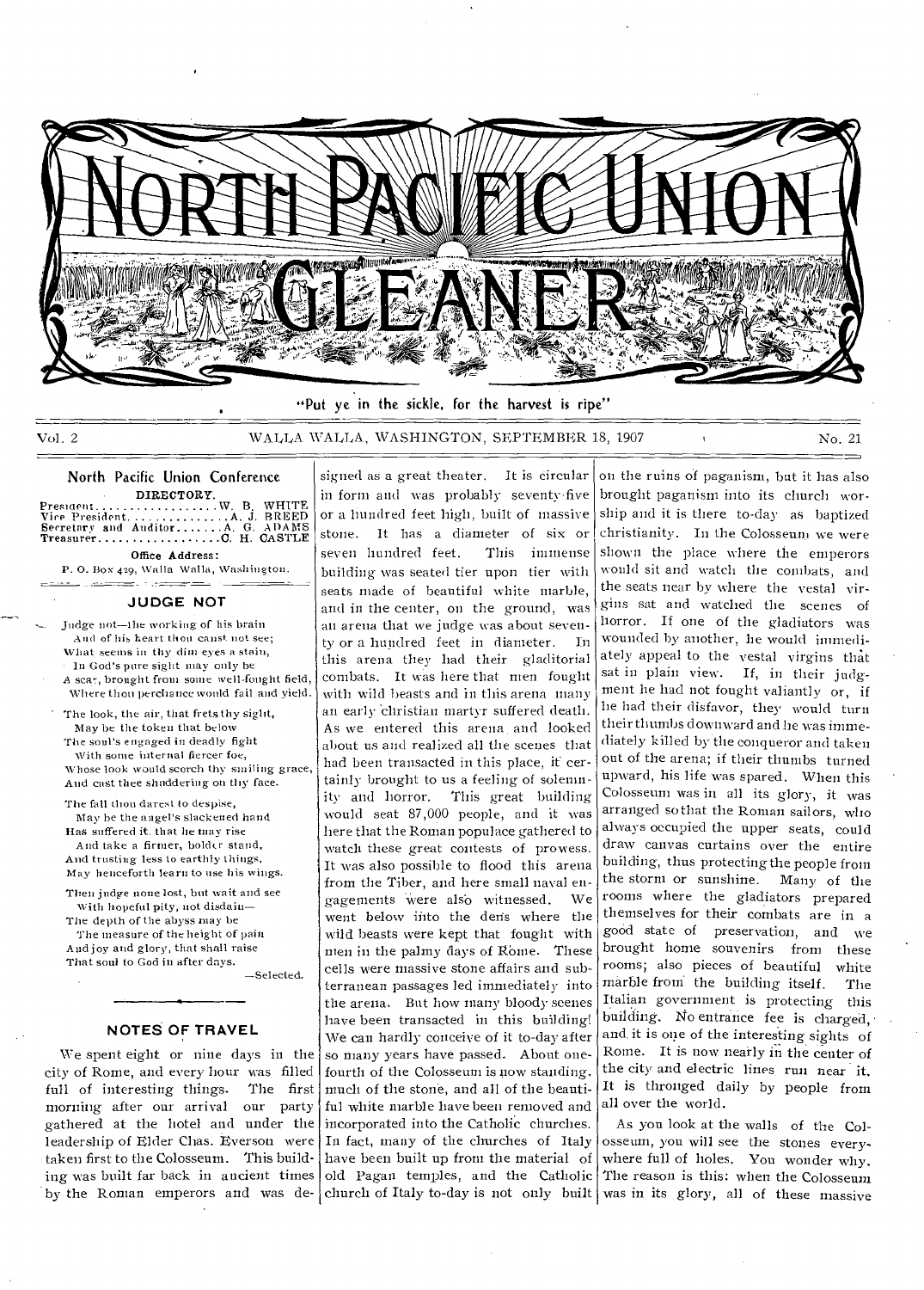### 2 NORTH PACIFIC UNION GLEANER

stones were held together by strong iron bars. Everything was thoroughly welded together with iron, making it as strong as human ingenuity could conceive, but in the early centuries when Rome was invaded by the hordes from the North, and Rome was sacked, this iron was all removed and used for implements of warfare. Hence the holes are seen in the walls to-day. Some years ago a corporation conceived the idea of using the Colosseum for a nitre factory, and in the arena they laid many foundations of stone for their building. This however did not prove a success, but these founnations are still there, which in a measure spoil the effect of the arena. Certainly this building is one of the great landmarks of the Roman empire, and we trust that it may long be preserved as a reminder of'the terrible days when Rome ruled in the world.

From the Colosseum, we visited the church of St. Maria Majorie This is one of the ancient Catholic churches of Rome and stands on a beautiful hill in the middle of the city. Tradition has it that the Virgin Mary appeared one night to a wealthy Roman and requested him to build to her honor a beautiful church on the hill, where the next morning fresh snow would be found. Rising in the morning he saw this hill covered with snow and immediately began the erection of this great cathedral which now crowns its summit. This is is the first church in Rome that was named after the Virgin Mary. At the present time there are at least eight others bearing the name of the virgin. In this church we were shown the first gold that was ever taken from America. It was brought to Spain by Columbus and presented to Ferdinand and Isabella, and by them was given to this cathedral and was used in embellishing the beautiful altar. This is one of the most famous churches of Rome and is daily thronged by worshipers from all parts of the world. We should judge by what we observed that services are conducted in the church nearly all the time, as we were in it a number of times and services were always in progress.

From this church' we visited the church of St. Prudentia. This is a small chapel, and it is very ancient, indeed. Tradition has it that at this place many of the early Christians were martyred. Tradition goes on to say that after they

were martyred, St. Prudentia wiped up their blood with a great sponge and afterward threw their bodies for burial into a well near by. Later on, the Christian church built a chapel over this well and named it after this saint. As you enter the church, there is nothing Particularly striking, but the keeper will soon light a candle and take you into the basement. Immediately you are led to the well, where it is said that the bodies of the ancient martyrs were thrown. A taper is fastened to a long pole; is then lighted and let down into the well, •and, sure enough, there are great piles of bones in the bottom, and human ones, too. It looks as though a large number of persons had been thrown in there together, and here are their bones, still preserved. Now we shall not argue the question as to whether these bones are the bones of ancient martyrs. All tourists are told that they are, and many of the Catholic faith will conic to this well and weep and wail over these remains, which they believe to he those of the early- Christians. All we know is that there are a lot of bones in the well, and there we will have to rest it with the reader. Then we were taken into another room, and under a beautiful shrine there we saw the sponge that they say St. Prudentia used in wiping up the blood of the martyrs. It surely is a sponge all right, but whether it is the identical one, or whether the thing ever happened at all, may be a question. In another very sacred chest is the identical chain with which Peter was bound in Jerusalem on the night of his delivery. Three times a year this chain is brought forth and exhibited to the people. Thousands of people will gather to see this chain with which the great apostle was bound when the angel of the Lord delivered him from prison. We understand that in different parts of the earth the same chain will be shown, which is only an evidence of the unreasonable impositions that are palmed off on the people by the popular church of Italy. They also show you a section of the table on which St Peter held his first communion. Any amount of such relics can be seen everywhere in Rome, and wonderful tales are told with reference to the healing power of these relics. You can believe just as much as

you. If you discount them about ninety-nine per cent, you are safe.

you wish of the stories that are told be there all night in ascending these We then proceeded to the Church of St. Johns Lateran. But before entering this church, we are attracted to a crowd of people that are swarming into a little chapel across the road; so we move that way and find that we are entering-the chapel of the ''sacred stairs." We enter and look about, and, lo and helipld, people are climbing these stairs upon their knees, and we wonder what it all means. It is this: It is claimed that these stairs are the very marble stairs that were in Pilate's palace in Jerusalem, and that Christ, during his last days on earth, before his crucifixion, ascended and descended these stairs repeatedly. It is said that they were brought from Jerusalem to Rome by the Empress Helena, A. D. 325, and ever since have been an object of devotion and veneration by the faithful. The marble stairs are now covered with wooden steps, so a's to preserve them, and through the wood are many holes down to the marLle. These holes are covered with heavy glass, and, looking.. through, von can see drops of blood. Every Catholic in Rome or Italy will tell you that this blood is the very blood that Jesus shed when the crown of thorns was pressed to his brow, and that it fell upon these stairs. Believing this, the faithful will look through these holes at the blood, will cry and mourn and kiss the glass, and, above all, will believe that this is the same blood that Jesus shed, which would be absolutely impossible. The priests tell the people that should anyone ascend these stairs on his feet, walking upright, lie would immediately fall dead, and so all the faithful ascend them on their knees. It was while climbing these stairs on his knees that Martin Luther heard the words ringing in his ears: "The just shall live by faith"; and here his mind was awakened to the great Protestant truth that we are not justified by our works, but by faith in .the Lord Jesus Christ. We visited the church quite early in the-forenoon. A finely dressed lady had begun to ascend the stairs on her knees, in the meantime countingher heads. We visited the church again just as the sun was setting, and this lady had made only two or three steps more. All day she had been there upon her knees, and perhaps she would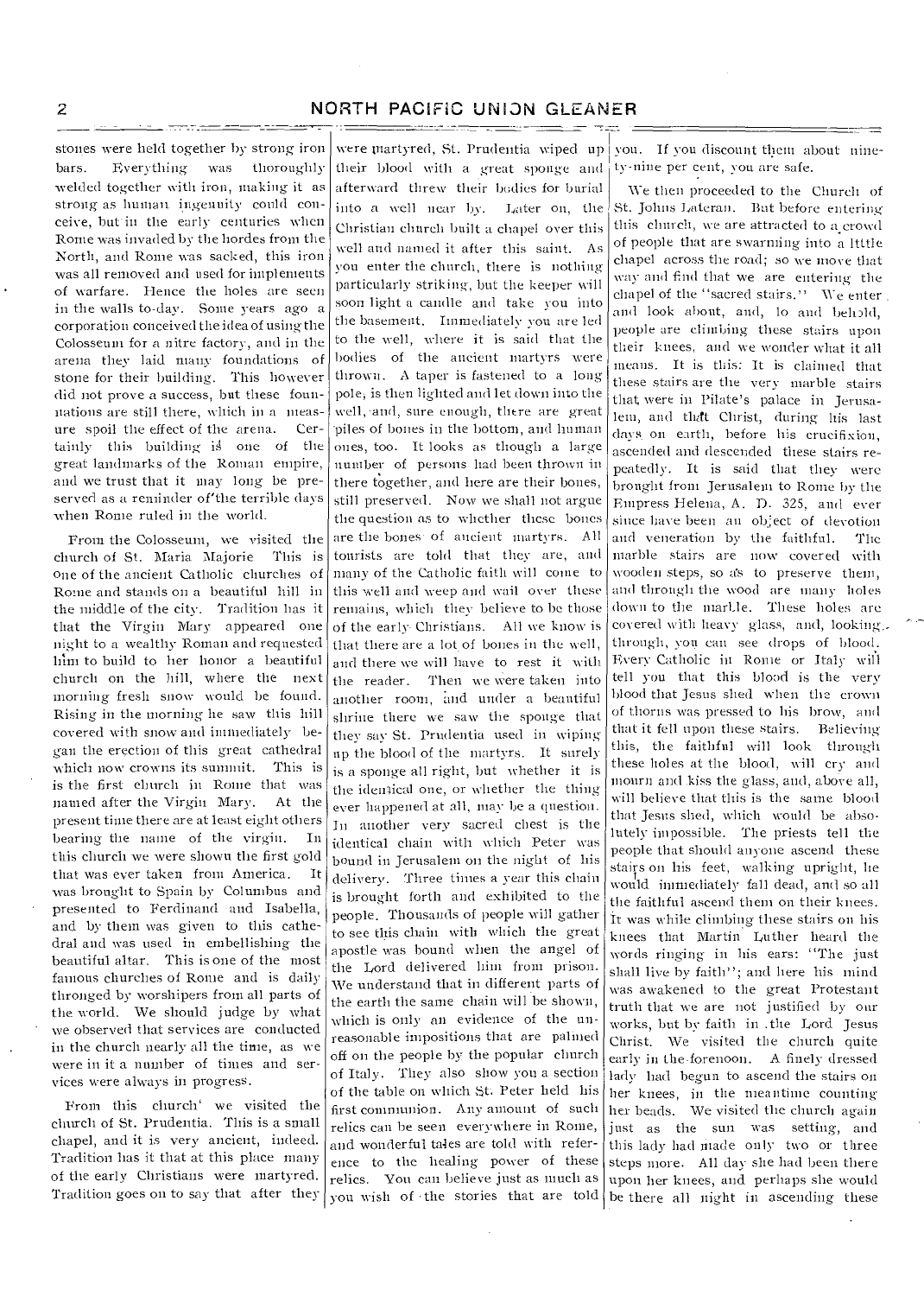stairs. On the wall, in both Italian and English, is a large notice framed which informs one what the Catholic Church will do in case the faithful ascend these stairs on their knees, with penitent hearts, thinking and meditating on the' passion of Christ. There are twentyeight of these steps, but we will give this notice verbatim in another article, and it will show to the readers the blasphemous character of this chureh, which the Bible denominates the beast, the mother of harlots, and the abomination of the earth.

W. B. WHITE.

### **A GREAT AND NEEDY FIELD**

The first Sabbath in October our people throughout the North Pacfic Union Conference will have the privilege of donating to one of the most needy fields in all the world,—viz., the colored work in the southern states. In these conferences in the southern part of our country are seven million black people, many of whom have never yet heard the truths cf the third angel's message. They are not in Africa, but in our own America. Thousands of them are intelligent men and women; many of them are quite well to do, but they have never heard the tidings of the soon coming Savior. Many of these people are in the direst poverty and ignorance, and they, too, need the stirring truths of the third angel's message.

One offering a year is given to this work—the first Sabbath in each October. Last year the offering fell short seven thousand dollars from what it was in 1905. This means very much to this struggling work. Seven thousand dollars cut off in one year really means the curtailing of the work and making it almost impossible to open work in new fields. Our brethren of the Southern Union Conference feel this great burden stronger perhaps than we who are not face to face with it. They see before their eyes this great throng of people rushing on without God's truth for today, and it stirs their hearts. Many have accepted it and are rejoicing in the light and are making good faithful Severth-day Adventists. Some of the enth-day Adventists. brightest characters we have in our Southern churches to-day are colored people, who are standing nobly by the

Lord gives them, and are as true to the work as the needle to the pole. Thousands more are waiting for the truth. Brethren and sisters of the North Pacific Union Conference, shall we not liberally remember the colored work of the South the first Sabbath in October, and give as the Lord has prospered us, to assist this work in that needy field? We hope all of our ministers, church elders, and leaders will interest themselves heartily in this collection, and let us make it as large as possible, for it is very much needed in the Southern field. "Inasneeded in the Southern field. much as ye have done it unto one of the least of these my brethren, ye have done it unto me," says Christ. Certainly this year must not show a deficit over last in this matter. We ought to give as much, if not more, in the year 1907 as we did in the year 1905. If all will take hold of this matter earnestly and do what they can, a splendid fund will be raised for the prosecution of the work among the colored people of the South.

We might say in this connection that the administration of the work in the Southern field is having the entire sympathy of the General Conference, who believe that the brethren there are meeting their difficulties as bravely and as wisely as in any other part of the great vineyard. The Southern brethren have the entire confidence of the General Conference Committee, and we are sure will handle wisely and well any funds put into their hands for this purpose. We shall look for a large collection in all our churches the first Sabbath in October. Let us not forget it, brethren, but talk it up in the churches and do all we can to assist at this time when means is needed so badly in that work.

W. B. WHITE.

### **LEST WE FORGET**

So many calls come to our people for donation's that we fear the one call for that which has been, through the spirit of prophecy, denominated "the most needy field in the world" may be forgotten, and therefore this is to call attention to the collection of October 5 for special colored work in the southern states. The work among the colored people is in the most encouraging condition that it has ever been. The last year of the Huntsville school was the pected to speak in Portland the evening cause, assisting with what means the most successful in all its history. of September 14.

Seven teachers were graduated, who go forth with courage and energy to their work, and there is an encouraging outlook for the school for the next year. Sanitarium work will be .opened up on the 15th of October. There is a great work for colored nurses through all the South, and this will add to the training features of Huntsville the most important facility that it has ever possessed. It is true that fifty thousand dollars have been raised for the South recently, but another fact should be remembered by all our people, and that is that only a little over six thousand dollars of that amount went to the direct work for the colored people; and it is also a peculiar fact, nevertheless true, that the donations for the special work among the colored people in the South have been cut down very materially during the raising of the fifty-thousanddollar fund. Although the exact apportionment of the fifty thousand dollars that have come to the South has been published again and again, no doubt many of our people have not read these notices carefully and have not noticed that nearly thirty-nine thousand dollars of this amount went directly to build up the institutions for the work among the white people; therefore, doubtless, many have not continued their previous generous gifts to the specific work for the colored people in the South. Unless there is a strong effort made to lift on the 5th of October generously, the work for the colored people will be more crippled than for a long time before. "Lest we forget," we appeal to our people everywhere to remember October 5. A missionary work at home, without those words that to many have a peculiar charm—"the regions beyond," the far foreign lands —appeals to every one who is interested in pushing this work to, a glorious triumph.

J. S. WASHBURN.

Elder A. J. Breed, secretary of the Religious Liberty Department of the North Pacific Union Conference, went to Portland, last week, intending to counteract, so far as possible, the influence of Wilbur F. Crafts in behalf of religious legislation. Mr. Crafts ex-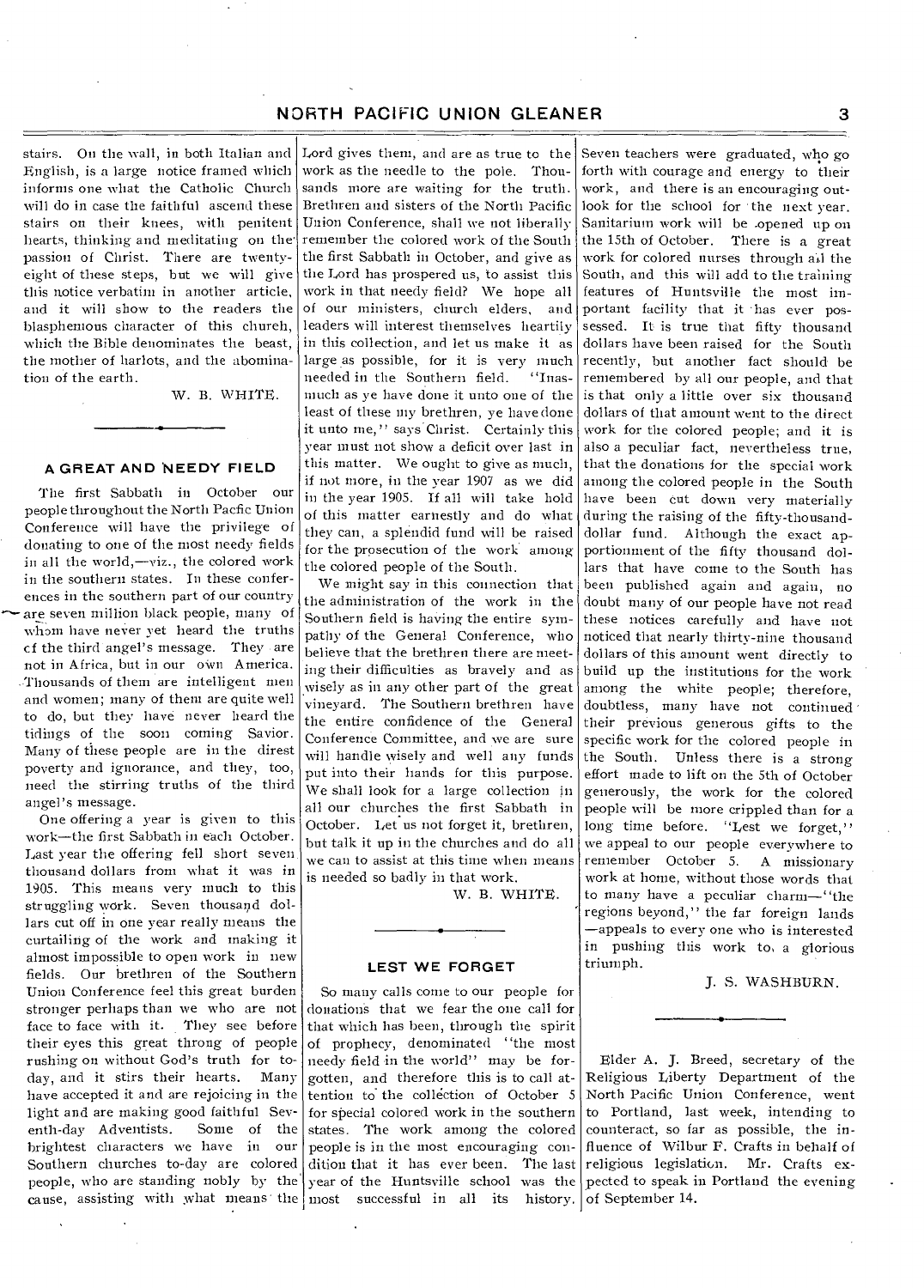### A **NORTH PACIFIC UNION GLEANER**

### **WESTERN OREGON TOLEDO**

In answer to an earnest request of the brethren, I went to Toledo, July 14, to hold a series of tent meetings. Toledo is the county seat of Lincoln County. It is a small town of about eight hundred inhabitants.

We found a very good location for our fine new meeting and family tents, near the court house, and commenced our meetings July 17.

Our congregations were small from the first. The only time we had a large congregation was the night I spoke on temperance. In response to billing the town and special efforts, the people came out and filled our tent, and many stood outside and listened with much interest to our illustrated temperance lecture. They bought many- of our "Whiskey" tract and otherwise showed their appreciation of the lecture and my daughter's recitation of "The Drinking House over the Way."

There are a few families of our people living near Toledo, and they showed their interest in the work by being present at the meetings, rain or • shine or dark nights, and by furnishing us food and helping us in many other ways. God's people are a good and kind people, and we wish for them all there is in Psalm 20. The people generally were kind to us, though but few -received the precious truth we brought to them. However, we believe Psalm 126:56, and wish that more of the spirit of that text had entered into our work. Six stood up in answer to calls to obedience. One family fully embraced the truth and showed their faith by selling a cow and giving twenty-five dollars to help build a Seventh-day Adventist church. Others are keeping the Sabbath, and we hope for some young people who attended the meetings and who, we believe, are interested.

We organized a church of about twenty-five members. There are others who will join later. An elder, deacon and clerk were elected. One brother was baptized.

As we could not find a place in which to hold our meetings when the tent was taken down, the brethren decided to build a church. A lot has been purchased, and the work of building is in progress.

Brother C. Ernston and wife were

with us. Brother Ernston did a part of the preaching. Sister Ernston played the organ and helped in the singing. Brother Harry Earl was our tent-master. Also, two of the Portland Sanitarium nurses were with us a few days and helped by canvassing the town for "Life and Health" and visiting families or sick people. They took several subscriptions and sold a number of copies. I believe there should be connected with everytent company medical missionary nurses, for the Lord has said to us: "The nurses in our sanitariums are to be fitted up to go out as medical missionary evangelists, uniting the ministry of the Word with their ministry of physical healing."

Elder P. A. Hanson visited us, and spoke twice in the Norwegian language. The meetings closed August 31. The brethren are holding their Sabbathschool and meetings. in a private house till their new church is completed.

I have resumed my work at the Portland Sanitarium. I hope to return to Toledo about the first of October and dedicate their new church and hold quarterly meeting with them.

Thus another summer has been added to the thirty I have spent in the tent and camp-meeting work. I am of good courage and wish to be numbered with the "faithful and wise" servants of Mat. 24:45-47.

DANIEL NETTLETON.

# **WESTERN OREGON**

**RECEIPTS FOR AUGUST, 1907** 

### TITHES

| Albina           |  |  | \$.<br>90 25 |       |
|------------------|--|--|--------------|-------|
| Aslıland         |  |  | 107.         | 04    |
| Astoria          |  |  |              | 10 75 |
| Beaverton        |  |  | 13 61        |       |
| Dilley           |  |  |              | 371   |
| Eugene           |  |  | 6            | 00    |
| Falls City       |  |  | 88 00        |       |
| Friend           |  |  | 4            | 00    |
| Hopewell         |  |  | 3            | -98   |
| Laurelwood       |  |  | 104 12       |       |
| Monitor          |  |  |              | 25 23 |
| Montavilla       |  |  |              | 50    |
| Mount Tabor      |  |  | 383          | 00    |
| Newberg          |  |  | 81           | 00    |
| Park Place       |  |  | 5            | 00    |
| Portland         |  |  | 125          | -89   |
| Portland (Scan.) |  |  | 23           | 85    |
| St. Johns        |  |  | 60           | 10    |
|                  |  |  |              |       |

| TRUST FUNDS |
|-------------|
|             |
|             |
|             |

| Canton Chapel -                |          |    | 4 82    |
|--------------------------------|----------|----|---------|
| East Caribbean Training School |          |    | 5 00    |
| Educational Fund -             |          |    | 2 02    |
| \$150,000 Fund                 | ÷        |    | 103 59  |
| Intermediate Schoolș           | <b>-</b> |    | 10 00   |
| Mission Board                  |          |    | 16 57   |
| Mountain Mission, India        |          |    | 57 00   |
| Passage to India               |          |    | 34 00   |
| Sabbath-school Offerings       |          |    | 42 04   |
| Southern Field                 |          |    | 4 50    |
| Tent and Camp-meeting Fund     |          |    | 10 00   |
| Weekly Offerings               |          |    | 32 46   |
| West Indian Building Fund -    |          |    | 50      |
| Young People's Tent            |          | 23 | $_{00}$ |
|                                |          |    |         |

\$345 50

EDITH STARBUCK, Treas.

### **WESTERN WASHINGTON A WESTERN WASHINGTON CONFERENCE REC-OMMENDATION**

"Whereas, It seems evident that our church schools should be placed upon a \_. more substantial financial basis; and,

"Whereas, The systematic plan of giving is founded upon Bible principles; therefore

"We recommend, That our people in this conference be asked to pay into a conference fund a sum equal to onethird their tithe, this fund to be apportioned according to the expense of sustaining the teachers in the different church schools."

It seems necessary to use every means we can to bring the matter which is mentioned in this resolution to the attention of church members in every church, hence our writing this article  $\sigma_5$  for the Gleaner.

We are urging our ministers and other conference workers to vigorously  $\alpha_0$  agitate the question, and we suggest that every churcn elder who understands the matter do the same thing, so 3 98 that as soon as possible there may be a 104 12 general understanding about it and an  $25 \t23$  interest awakened that will insure the  $-$  1 50 successful working out of the plan.

Please read carefully what is written under the sub-headings following.

### NECESSITY FOR THE PLAN

 $$1137$  03 time is past when there should be any Our church school teachers should be paid. I will not take time to argue that we should have church schools. The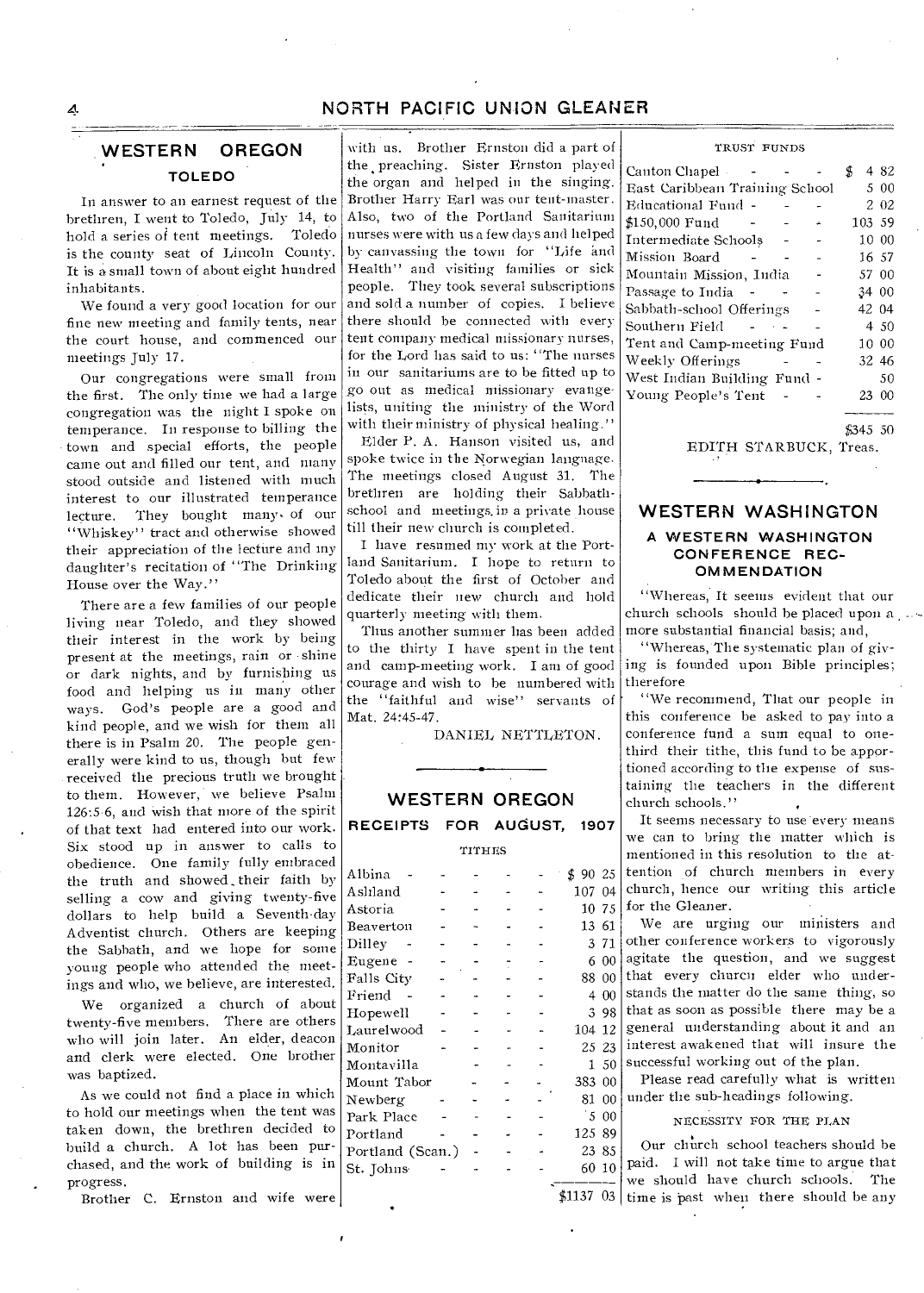question along this line. However, there is need that a deeper interest be aroused in the churches in respect to the very important features of the work that exist at present.

But granting that all are agreed that this work is important and is here to stay, we come again to the necessity for a plan that will insure the support of our teachers.

Our teachers are as deserving of their support as are other workers. They should be liberally supported and their pay be forthcoming with perfect regularity. It is not right, it is not just, that these faithful laborers for the children be asked to work for a hare pittance and then have to' be in continual uncertainty as to when they will get their money. It is discouraging to them. The hard problems they have to meet in school work are enough, without the necessity for their being in want for money that is required to supply their recurring needs. We can expect nothing else than that our teachers become discouraged and leave the work, if such uncertainty must confront them in respect to their wages.

I would urge the great necessity that a plan be put in operation that will insure a reasonable wage to the teacher and which will be forthcoming with perfect regularity. Please give special attention to the

#### POSSIBLE RESULTS IN THE PLAN.

If every church, and all the members, will step into line at once with the plan, there will come into the conference treasury for the support of teachers this year about  $$7,000$ ! It will be remembered that the regular tithe in the conference last year was over \$21,000, and we expect as much this year. Onethird of this amount would be \$7,000, a handsome sum from which to pay the church school teachers. This would insure a school for every church wanting one, and all should want one where there are children to be educated. But this grand result can be assured only by every tithe-payer in the conference adopting the above mentioned plan and paying the amount equal to one-third of his tithe with the same regularity and faithfulness that he pays his tithe. If all will do this, every church can have a school of nine months in the year, and the teacher will get his or her pay, at a

the churches so mach in connection with the financial feature of the school questicii will vanish forever. Now notice very carefully the

### RESULTS IF' THE PLAN IS NOT ADOPTED.

The teachers may or may not get a reasonable wage—a very discouraging thing for them. In some cases they may, and likely will, where churches are sufficiently strong in members. But many churches are tco weak to insure a fair wage. Some that ought to have a Christian teacher can not afford anywhere near a sufficient wage to justify a teacher's giving her time among them. The result is that families leave the weaker churches and move to those that are stronger in numbers, where a school can be supported, so that they may have its benefits. Thus small churches are badly weakened and often broken up, and others have so, many clustered around them, with little to do, as missionaries, that weakness follows and evils grow, till all along the line there is a consequent tendency toward disintegration.

Vice versa, could these churches each have a school, the result would be strength and growth for each company and hence for the conference.

To insure this blessing for the churches, a plan must be devised that will provide a common fund from which the teachers' wages will be paid with regularity, and, too, an amount that will be reasonable and therefore encouraging.

The plan set forth in the recommendation quoted above will insure just these good results, provided all our churches and members adopt it at once. If tnis were done, the income from strong churches would be more than necessary to support their school, and, consequently, their surplus would help the weaker church. The plan being based on the percentage principle, makes the burden fall with equal weight upon every one. This is equitable and just.

#### HOW IT MUST WORK WHILE THE PEOPLE HESITATE.

reasonable rate per month, regularly, for the churches to have a claim upon and the vexing problems that trouble the amount they remit to the conference; By a failure of the churches and their membership to adopt the plan at once, the amount coming from the payment of the ''one-third" can not be sufficient to pay the teachers. So it will be just

and if it is not enough to pay- their teacher's salary, the church will have to devise some plan to make up the shortage.

Church treasurers should always give receipts for money paid them by members for this or other purposes, and then they should be careful to specify, when sending the money to the conference, what it is for. In this way there will be no difficulty in each church getting a return of the money for'teacher's salary on asking for it. Of course, the churches adopting the plan. and not as yet being ready to start a school will be glad to have their money used at the conference's discretion, toward helping the schools where it may be most needed.

It is hoped that very soon every church and all the members will be in line with the plan, so that a sufficient amount will be in the treasury to pay all the teachers; then it will not be necessary for any church to ask for a return to them of just what they pay in.

Dear brethren and sisters, let us work together in this plan for the grand results that are sure to follow it; both for ourselves and the dear children.

Truly in the service,

F. M. BURG.

### **BALLAR D, WASHINGTON**

For nearly six months the writer<sup>'</sup> has been at work among the Scandinavians in the Western Washington Conference, and last evening, September 1, we closed a series of meetings held in a tent at Ballard. For eleven, weeks we held seven or eight meetings each week, and while we have not had so large an attendance, yet the Lord has sent some to the tent every time, and many have heard the truth for this time. Quite a number are much interested, and some have, by faith in Christ, begun to walk in all the commandments of 'God, and to look for the soon coming of our dear Saviour. To-night I expect to leave for Nebraska, where I am to attend a camp-meeting and some other meetings; but, the Lord willing, I will return in about a month, and bring my family with me. Brethren Linrud and Swanson have rendered valuable assistance in the work. The first named will now go home a while, and Brother Swanson will continue to labor among the people with literature. Pray for the work among the Scandinavians.

L. JOHNSON-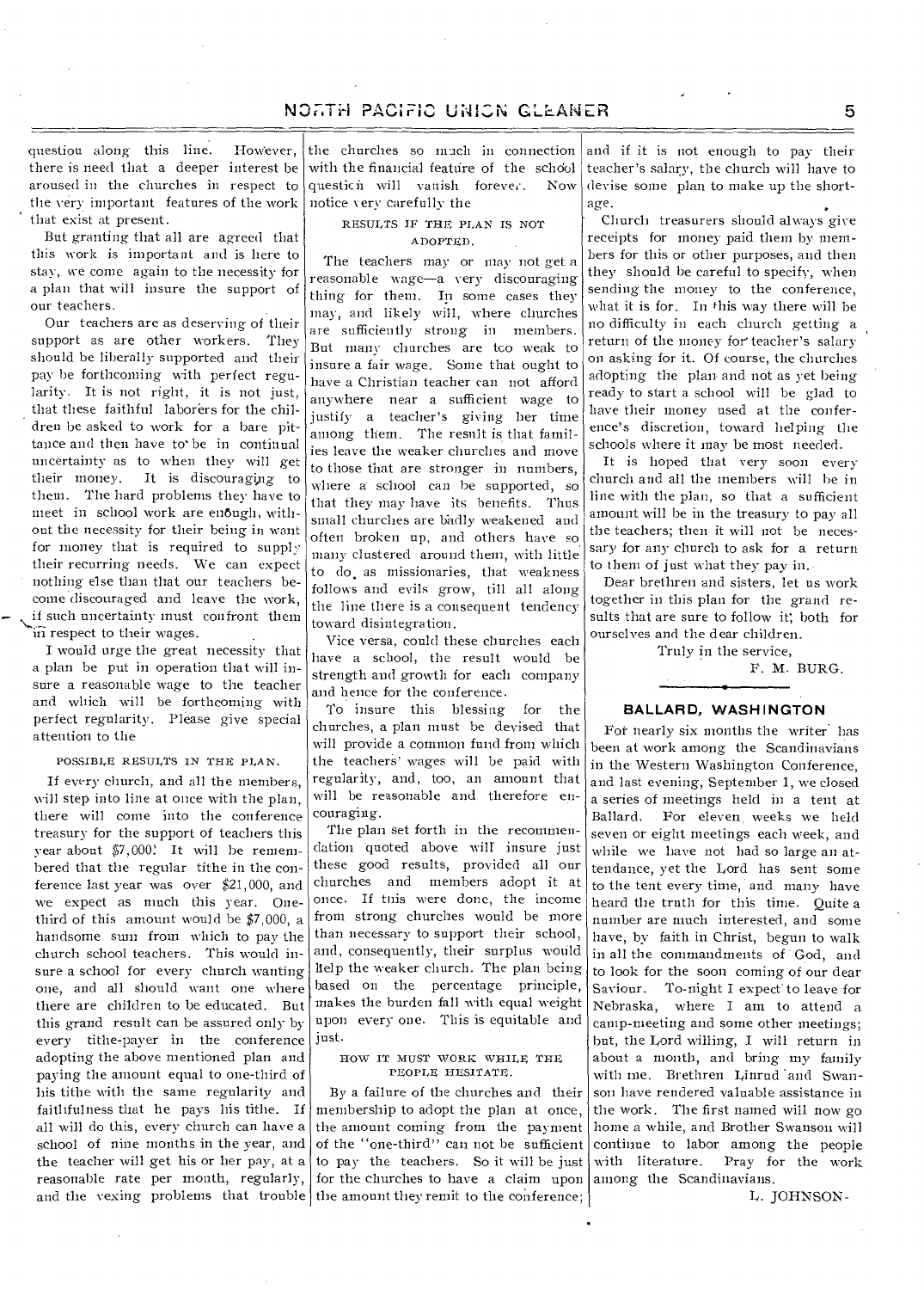## NORTH PACIFIC UNION GLEANER

### **SOUTHERN IDAHO**

### **CONFERENCE RECOMMENDA-TIONS—Continued**

6 Whereas the legislature of this state committed itself to the religious legislation by passing a Sunday Rest Bill at its last session, and in view of the fact that strenuous efforts are now being made to create a sentiment favorable to more drastic legislation in the near increase our donations and use as limfuture,

THEREFORE, resolved that each member of the legislature be supplied as may be advisable. And,

We Recommend further, that our ministers and members enter 'at once upon an active campaign by means of lectures, articles, and the distribution of literature to counteract if possible the effect of the above mentioned movement.

7 Recognizing that true medical missionary work is an important factor in the Third Angel's Message, we would welcome into this conference self-supporting medical missionaries who are prepared to conduct work in harmony with the principles of health reform held by this denomination.

8 Whereas, it is very desirable that we should have uniformity in our customs and observances,

We therefore recommend, 1 That our quarterly meetings be held upon the last Sabbath in each quarter.

2 That officers for the Sabbath-school be elected at the fourth quarterly meeting to serve for one year.

9 Whereas, the North Pacific Gleaner has been established as a means of communication in this Union Conference and thus contains reports of labor, notices, appointments and other matter pertaining to the work in this field,

We therefore recommend, 1 That all our people become subscribers to this journal.

2 That our ministers and other workers report to the same from time to time such items as may be of interest to its readers.

10 Whereas, our pioneer church paper, The Review and Herald, and our missionary paper, The Signs of the Times, and Southern Watchman, contains matter invaluable to every true Adventist, and the world as well,

Therefore be it resolved that we become or remain faithful subscribers to Walla College the coming year.

these journals and encourage their circulation among others.

11 Whereas, the providence of God in providing opportunities for our wou k in foreign fields faster than the means are forth coming to improve them, and whereas, the Sabbath-school donations are an important factor in the development of this work,

We therefore, recommend that we ited an amount of them as possible in maintaining the expenses of our schools.

with Liberty, and such other literature neglect to transfer there membership 12 Whereas our members sometimes after a removal from their home church,

> We therefore recommend, that such transference occur as soon as possible after such removal.

13 Whereas, the Spirit of Prophecy clearly indicates that church schools should be established in our churches where there are children to be taught and our experience and observation demonstrates the necessity and utility of such schools in preparing our children for the work of God under the Third Angel's Message, we hereby express our confidence in this counsel from the Lord and in the church school system established among this people.

14 Whereas the location of our conference headquarters is a question in which all of our people feel an interest,

We therefore, recommend that the matter be referred to the conference foidiscussion and settlement.

15 Recgonizing the great influence our literature has in building up the constituency in a conference, therefore,

We recommend, that a strong united effort be put forth by all our conference laborers and church elders to search out suitable persons to enter the field with our Message filled books.

16 As our literature is to be scattered like the leaves of autumn, and as there are many of our church members who wish a part in this work and yet who cannot enter the field as regular canvassers, therefore,

We further recommend, that they be encouraged to engage, as much as home duties will permit, in the circulation of our papers, tracts and forty per cent books.

Elder J. M. Willoughby, of the Southern Idaho Conference, spent a few days in College Place last week. His son came with him and will attend Walla

### **OFFICERS FOR SOUTHERN IDAHO**

President, Elder W. W. Steward; Vice President, Elder J. M. Willoughby; Secretary and Treasurer of Conference, and Missionary Secretary and Treasurer, T. L. Copeland; Educational Supt., A. C. Bird; Executive Committee, Elder \V. W. Steward, Elder J. M. Willoughby, Elder W. H. Saxby, E. E. Smith, A. C. Bird; Field Missionary, A. D. Guthrie.

It was recommended that the filling of the office of Educational Secretary be referred to the Executive Committee of the conference.

At the organization of the Southern Idaho Conference held at Weiser July 11-21, 1907 the following were granted credentials, —Ministerial Credentials— W. W. Steward. J. M. Willoughby, W. H. Saxby, W. A. Alway, H. W. Oliver, —Ministerial License— E. E. Smith, A. C. Bird, Arthur Moon. —Missionary Credentials— Lucy Post, Mrs S. H. Carnahan Mrs Betty Saxby, Mrs E. E. Smith, E. O. Sanders, T. L. Copeland. A. D. Guthrie..

### **UPPER COLUMBIA**

### **NORTH YAKIMA CAMP-MEETING**

This meeting was held September 3-8, according to announcement.

A good location was secured upon Capitol Hill. Beside the large tent, several family tents were pitched. The time fixed for holding this meeting was not the most favorable, as many were in the midst of their fruit harvest, and could not possibly be present, except upon the Sabbath. As a consequence there was but a small attendance for the first part of the meeting. Sabbath, however, there was a good attendance. Elder Geo. E. Langdon, president of the conference; Elder E. W. Catlin, educational secretary; and Elder F. D. Wagner and Brother E. H. Sargeant were the local conference workers present. The following laborers from the North Pacific Union Conference were in attendance: Elder W. B. White, President of the North Pacific Union Conference; Elder H. W. Decker and Elder A. J. Breed; Elder H. A. Washburn, Professor of Bible and History in Walla Walla College; and Elder W. W. Sharp, of the Western Washington Conference.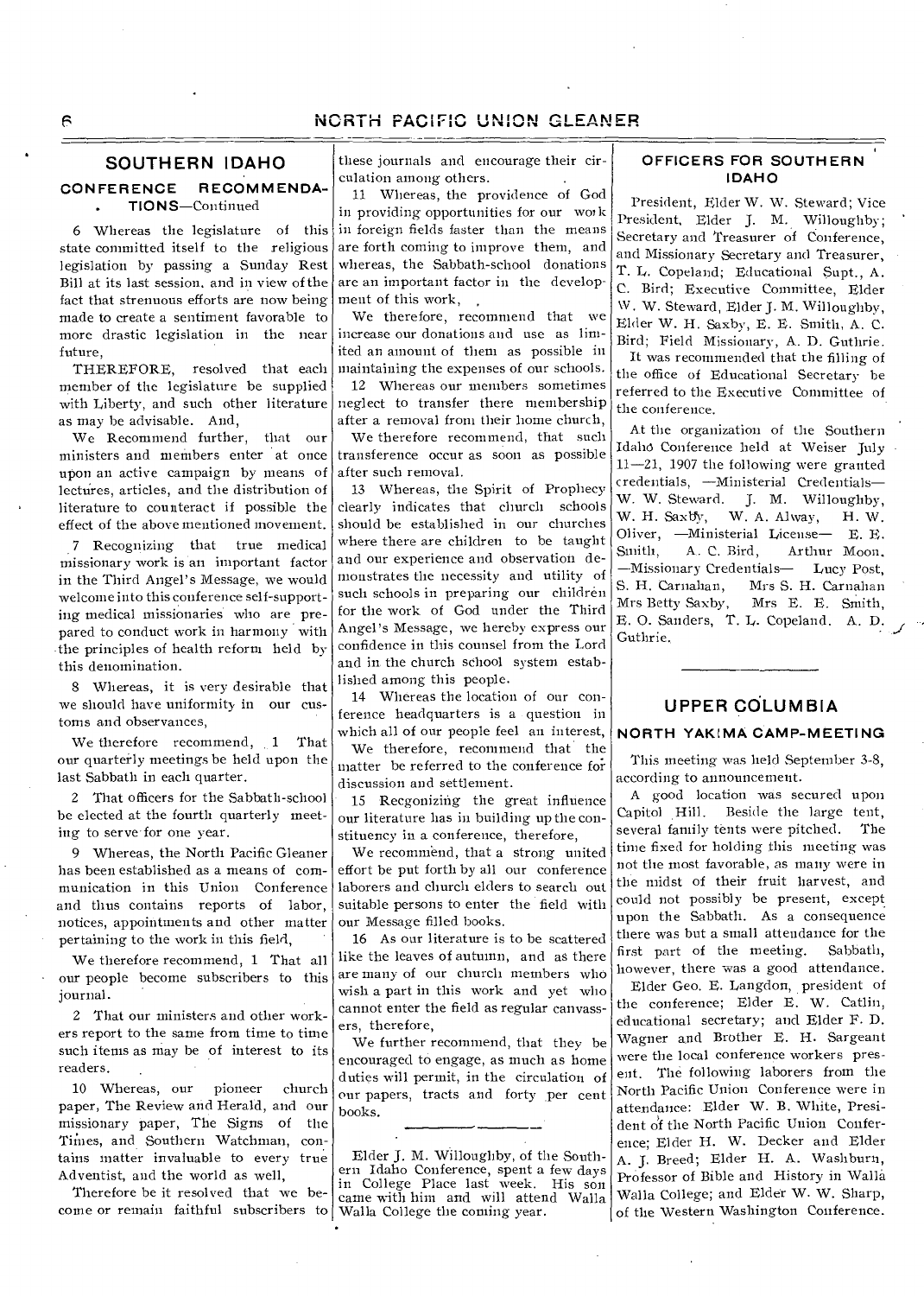### NORTH PACIFIC UNION GLEANER 7

Owing to illness, Elder White was prevented from taking the burden of the work as had been expected. Brethren Decker, Washburn and Sharp did most of the preaching-. Brother White spoke twice and Brother Langdon twice. The straight-testimony of the Laodecean message seemed to be the burden of the speakers. The Spirit of God was present to impress the hearers.

Many heartfelt confessions were made. Nearly all expressed a desire for a deeper consecration to God and Ins service.

One hundred and thirty were present at the Sabbath-school Sabbath afternoon.

The offering-for missions amounted to b13.79.

Sunday, the last day of the meeting, the attendance was larger than that of any previous day. .

Several backsliders were reclaimed; four made a start in the Christian life for the first time and are soon to be baptized.

### **IN THE YEAR TO COME—IM-PORTANT ANNOUNCEMENT**

Last May a special campaign in behalf of the Sighs of the Times was inaugurated, and as a result of the splendid efforts put forth by its friends the subscription list was more than doubled. Many hearts have been made glad by the good tidings it has brought to them, and they are now rejoicing in the truth:

This series has been received with such favor that the publishers have decided to issue another series of twentyfive special numbers immediately following this one. This new series will be inaugurated October 30 by the

WORLD'S MISSION SPECIAL,

A double number (32 pages), beautifully illustrated, and presenting in a striking manner the great work of missions, its accomplishments, its open doors, its needy fields, and its glorious culmination in the "Harvest Home."

Immediately following this great missions number, there will be

TWENTY-FOUR SPECIAL NUMBERS

Which will be of peculiar interest to all. One of the most prominent and important features of these numbers will be a series of illustrated Bible readings which will appear under the heading of HOME BIBLE STUDIES FOR WINTER EVENING'S.

د ساد بست

These readings will cover all the great features of present truth, and will be illustrated by diagrams, drawings, and unique little illustrations that will explain the lesson and make it simple and impressive.

The other departments of the paper will be •kept up the same as usual.

Send for illustrated booklet, giving a full description of these forthcoming numbers.

### SUBSCRIPTION PRICE

MISSIONS SPECIAL, DOUBLE NUMBER Single copy, ten cents.

Five or more mailed direct from the Signs office to names and addresses furnished, per copy, eight cents.

BIBLE READING SERIES 25 NUMBERS Twenty-five numbers, including Missions double number, to one address, seventy-five cents.

Five or more to one address for six months, each fifty cents.

Five or more (new subscriptions) mailed direct to single names and addresses; when furnished by one person, six months, each fifty cents.

(Correspondence with these persons must be carried on by the persons sending in the names.)

Single copies, one year, including all special numbers, \$1.50.

To foreign countries, including Canada, \$1.75.

Address your State Tract Society.

### **THE MORNING CONSECRATION**

At our first waking moment, our hearts should be lifted to God for his help and blessing for the duties and perplexities and battles of the dawning day. Yesterday, perhaps, was full of disappointment and failure, and before us is something that terrifies us. At the very threshold of the day's conflict, lift your heart to the Father in heaven. Should discouragement at that time, and paralyzing fear, seem to overpower you, say: "0 Lord, truly I am thy servant; I am thy servant. Thou hast forgiven. Thou hast received. Thou hast helped me in trouble. I give myself to you, and all these burdens and cares and temptations and conflicts, for this day. Keep me, according to thy promise, each moment under the shadow of thy Shall we not heed the call?

protecting-wing. Help me to win. some victory over my natural weaknesses, over the enemies within and without; to comfort and to bless some other soul in sorrow and darkness."

How can we begin the day without a. thought of God? How can we begin the day without consecration to him of soul, body, might, mind, strength, and heart? This morning consecration means a (lay of victory. Forgetfulness to give ourselves into his hands for the day may bring us, in an unguarded moment, into a snare. Shall we not pray at this. time, and then without ceasing? J. S. WASHBURN.

Elder \V. A. Gosmer, from Montana, has been chosen as preceptor of Walla Walla College for the ensuing year.

Miss Bertha Lofstad secretary of the British Columbia Conference has been visiting friends in College Place.

The gratifying information comes to us that seventy students were enrolled. at the opening of the Meadowglade school.

Elder Williams reports from Honolulu good progress on their church building. They now hold some of their services in it, though it is not completed.

The past week there has been marked activity in and about College Place.  $\Lambda$ general cleaning up is in process and students are arriving every day.

Report from distant fields are most encouraging, and while disturbances are frequent and difficulties multiply, still there is increasing evidence that the truth is going rapidly forward,

We wish to call special attention to the article in this issue from the pen of Elder White relative to the offering to be taken Sabbath, October 5. The South is a needy field. This fact has been called to our attention many, many times by the Spirit of Prophecy.